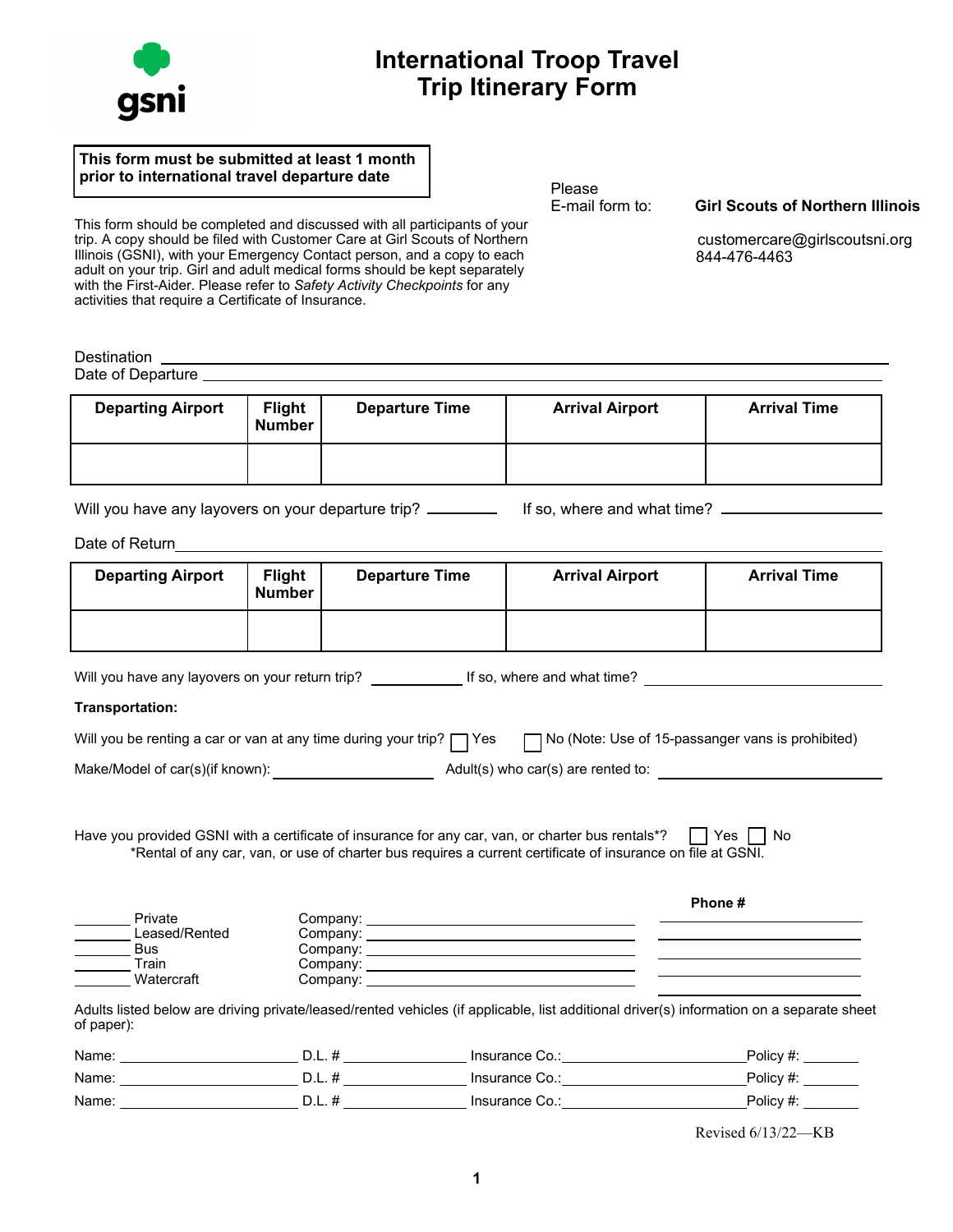Please list any activities that you will be taking part in during your trip that require a \*\*certificate of insurance. \*\*See *Safety Activity Checkpoints* for a list of activities that require this. Some examples are rock climbing, whitewater rafting, horse back riding, water skiing, etc.

| <b>Type of Activity</b> | Location<br>(Company you're doing it through) | We've provided a current<br>Certificate of Insurance to GSNI |
|-------------------------|-----------------------------------------------|--------------------------------------------------------------|
|                         |                                               |                                                              |
|                         |                                               |                                                              |
|                         |                                               |                                                              |
|                         |                                               |                                                              |

#### **Emergency Procedures Emergency Action Steps**

| <b>Emergency Contact Name</b>           | <b>Daytime Phone Number</b>         | <b>Evening Phone Number</b> |  |
|-----------------------------------------|-------------------------------------|-----------------------------|--|
| Primary:                                |                                     |                             |  |
| Secondary:                              |                                     |                             |  |
| <b>Girl Scouts of Northern Illinois</b> | 1-844-GSNI-4-ME<br>(1-844-476-4463) | 1-866-841-0099              |  |

Who is the Trip Leader? \_\_\_\_\_\_\_\_\_\_\_\_\_\_\_\_\_\_\_\_\_\_\_\_\_\_\_\_\_Who is the trip Assistant Leader? Who is the First-Aider/primary care giver? Who will make decisions in the event of inclement weather? What is your emergency action plan for unplanned circumstances? (fire, evacuation, missing person, etc.) Attach

additional sheets if needed.

Has this plan been discussed with all girls and adults attending the trip? \_\_\_\_\_ How will the group keep in contact with each other in an emergency situation? \_\_\_\_\_\_\_\_\_\_\_\_\_\_\_\_\_\_\_\_\_\_\_\_\_\_\_\_\_\_\_\_

### **Non-Emergency Action Steps**

Please discuss the Girl Behavior Agreement for Participation in International Troop Travel form. As a group, you may also add any other group agreements in the blank spaces. All participants and their parent/guardian need to sign and date the form and return to the Trip Advisor.

| <b>Breaking Behavior Agreement</b> | <b>Consequence</b> |
|------------------------------------|--------------------|
| 1st Offense                        |                    |
| 2nd Offense                        |                    |
|                                    |                    |

What is your action plan in case one of the participants gets sick or cannot participate in an activity? Who will be responsible for staying with that person?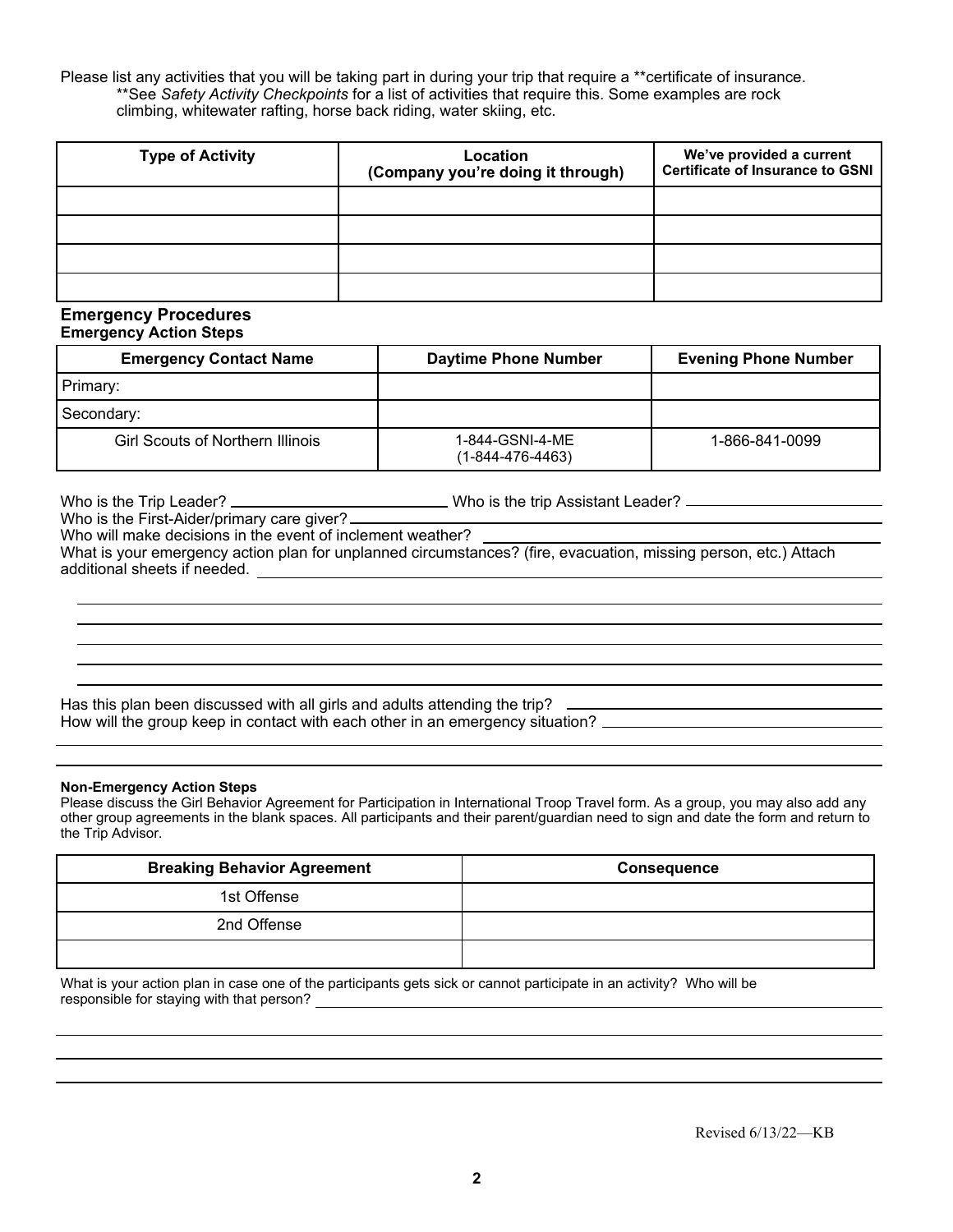## **Sleeping Accommodations** (attach additional sheets if necessary)

| Name and<br><b>Type of Accommodation</b><br>(hotel, hostel,<br>campground, etc) | <b>Check-in/Check-out</b><br><b>Dates</b> | <b>Address</b><br>(Include Street #, Street,<br>City, Country) | <b>Phone Number</b> | <b>Adult whose name</b><br>the reservation<br>is under |
|---------------------------------------------------------------------------------|-------------------------------------------|----------------------------------------------------------------|---------------------|--------------------------------------------------------|
| Le Grand Paris<br>Hotel                                                         | $6/2/10 - 6/7/10$                         | 456 Bonne St.<br>Paris, France                                 | 123-456-7890        | <b>Suzy Smith</b>                                      |
|                                                                                 |                                           |                                                                |                     |                                                        |
|                                                                                 |                                           |                                                                |                     |                                                        |
|                                                                                 |                                           |                                                                |                     |                                                        |
|                                                                                 |                                           |                                                                |                     |                                                        |

#### **Agency/Emergency Contact**

List information for local emergency centers (**U.S. Embassy, hospital, police, & emergency services**) for each city you are staying in.

| <b>Agency Name</b>            | Location<br>(address, street, city, country) |              |
|-------------------------------|----------------------------------------------|--------------|
| <b>Paris General Hospital</b> | 123 Quiche St., Paris, France                | 123-456-7890 |
|                               |                                              |              |
|                               |                                              |              |
|                               |                                              |              |

## **First-Aid and Blood-borne Pathogen Kits**

All groups are required to have this when traveling

| <b>Number of Kits</b> | Location (Be specific)                                                   | Type of Kit (basic first aid, burn,<br>ect) |  |  |
|-----------------------|--------------------------------------------------------------------------|---------------------------------------------|--|--|
|                       | #1 Mrs. Smith's brown travel bag<br>#2 Front pouch Ms. Miller's suitcase | <b>Basic First Aid</b>                      |  |  |
|                       |                                                                          |                                             |  |  |
|                       |                                                                          |                                             |  |  |

## **Don't forget:**

- To send this form to Customer Care **at least 1 month prior** to your departure date
- Criminal Background Check for all adults attending this trip
- Visas (if required)
- **Passports**
- Permission to Travel Form for Minors: 2 original, notarized copies for each girl *\*Girls will not be able to board a plane or cross the border with this form!*
- Girl and Adult Health Forms (copies for trip leader and emergency contact)
- Currency exchange
- Emergency money
- A copy of this itinerary for all adults going on the trip and one left with your emergency contact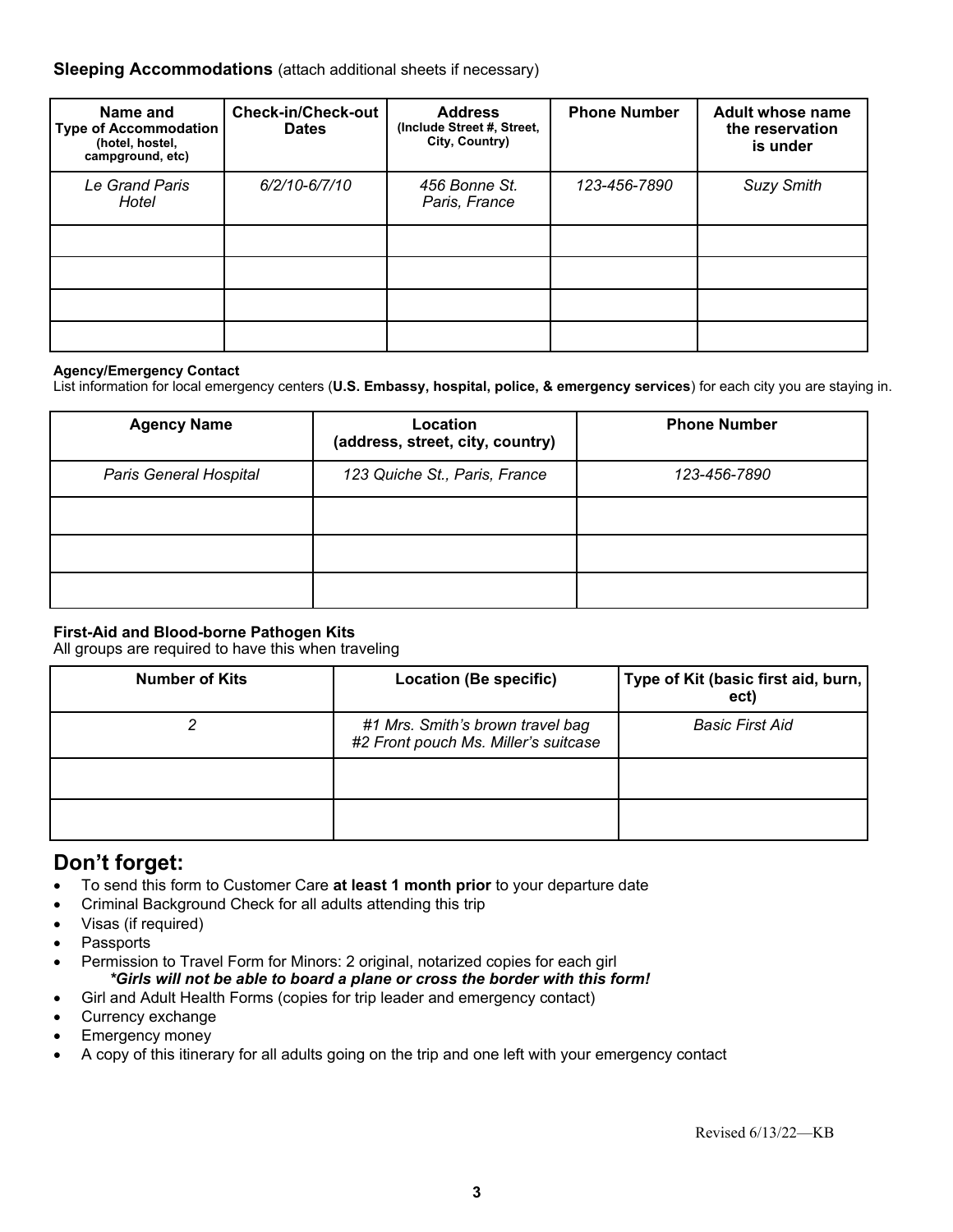

## **Girl Behavior Agreement for Participation in International Troop/Group Travel**

To be completed by each participant and turned in to the Trip Leader

I understand that my attitude and behavior are critical to the success of the trip. Therefore, for the good of the trip as well as my other group members, I agree to abide by the following:

- 1) I will do my best to be sensitive to the needs of each group member.
- 2) I will respect the people, places, and cultures with whom I come in contact.
- 3) I understand that the use of tobacco, alcohol, or drugs will not be tolerated, and that usage during the trip will result in expulsion from the trip. All participants must follow the rules of their home country.
- 4) I will not come home with any piercings or tattoos that I did not leave home with.
- 5) I will not engage in amorous/romantic conduct.
- 6) I will not operate any motorized vehicles or ride on a motorcycle in accordance with *Safety-Activity Checkpoints*.
- 7) I understand that if I am sent home early due to serious misconduct, it will be at my parent's/guardian's expense and that the chaperones will make the travel arrangements and notify my parents/guardians of those plans.
- 8) I will respect and abide by the decisions made by the Trip Leader.
- 9) I will travel with a sense of wonder and a spirit of adventure.

## **Add any additional group agreements below:**

| 10)               |  |
|-------------------|--|
| $\sim 100$<br>11) |  |
| 12)               |  |
| 13)               |  |

I will do my part to make the group function in a productive manner abiding by the Girl Scout Promise and Law. I promise I will do my best to get along with the other members of the group, minimizing differences, and expanding the sisterhood.

 $\mathcal{L}_\text{max}$  , and the contract of the contract of the contract of the contract of the contract of the contract of the contract of the contract of the contract of the contract of the contract of the contract of the contr Girl Scout Signature Date

## Girl Scout Printed Name

I have discussed this contract with my daughter/ward and I believe she understands her responsibilities. I will also support this agreement.

 $\mathcal{L}_\text{max}$  , and the contract of the contract of the contract of the contract of the contract of the contract of the contract of the contract of the contract of the contract of the contract of the contract of the contr Parent/Guardian Signature Date

Parent/Guardian Printed Name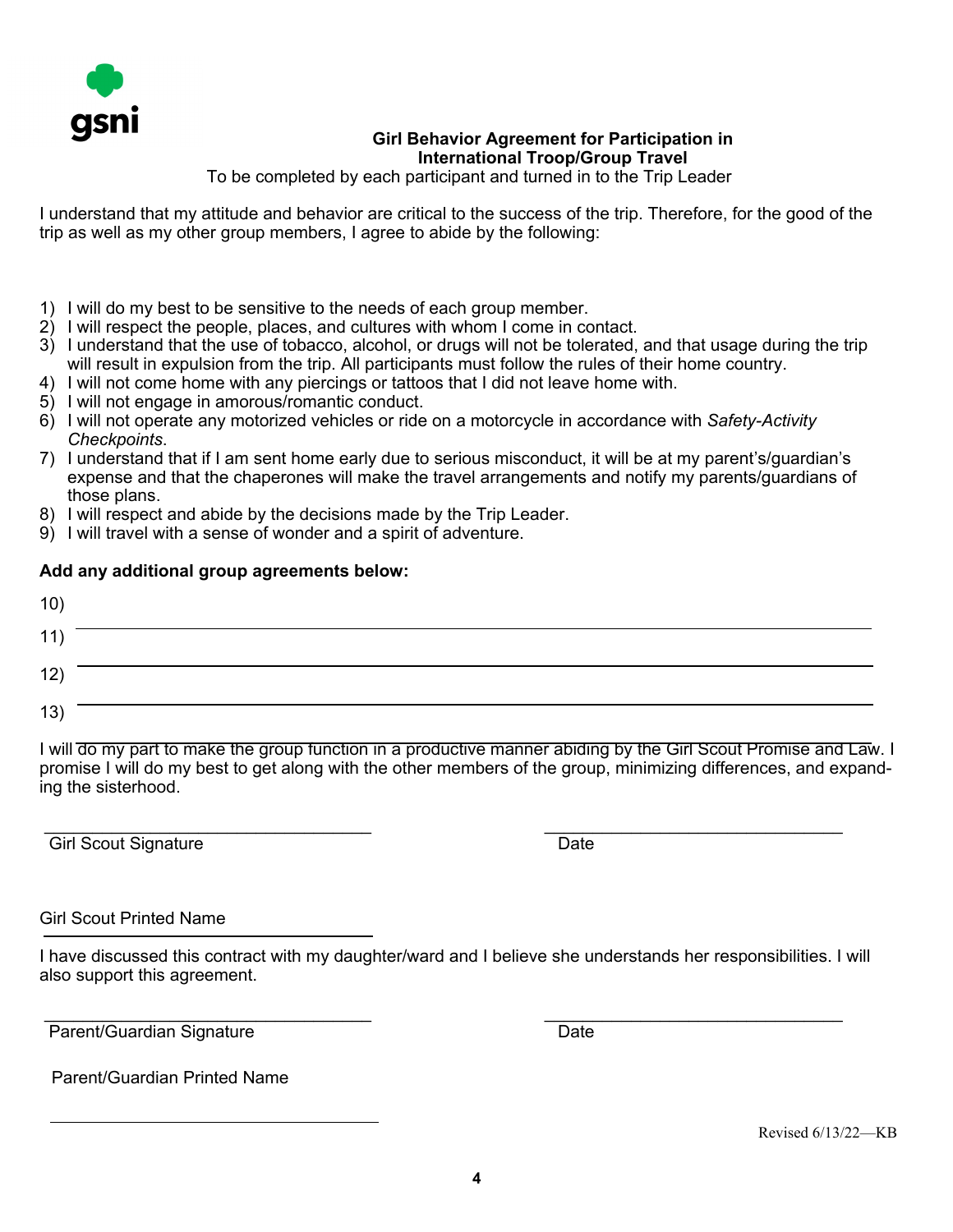

# **Trip Roster**

A copy of the roster should be returned with this packet to the Elgin Service Center and one given to each adult on the trip as well as your emergency contact (s). Attach additional sheets if more space is needed.

## *Please Print*

| <b>Girl's Name</b> | Age | <b>Currently</b><br>registered<br>with<br><b>GSUSA</b><br>(mandatory) | Cell Phone #<br>(If applicable) | Parent/Guardian | Parent/Guardian<br>Home/cell phone # |
|--------------------|-----|-----------------------------------------------------------------------|---------------------------------|-----------------|--------------------------------------|
|                    |     |                                                                       |                                 |                 |                                      |
|                    |     |                                                                       |                                 |                 |                                      |
|                    |     |                                                                       |                                 |                 |                                      |
|                    |     |                                                                       |                                 |                 |                                      |
|                    |     |                                                                       |                                 |                 |                                      |
|                    |     |                                                                       |                                 |                 |                                      |
|                    |     |                                                                       |                                 |                 |                                      |
|                    |     |                                                                       |                                 |                 |                                      |
|                    |     |                                                                       |                                 |                 |                                      |

| <b>Adult's Name</b> | Age | <b>Passed</b><br><b>GSNI</b><br><b>Criminal</b><br><b>Back-</b><br>ground<br><b>Check</b><br>(mandatory) | Currently<br><b>Registered</b><br>with<br><b>GSUSA</b><br>(mandatory) | <b>Cell Phone #</b><br>(If applicable) | <b>Trip Role</b><br>(Trip Leader,<br><b>Assistant Trip</b><br>Leader,<br>First-Aider,<br>Adult<br>Participant, etc.) | Certifications*<br>(First-Aid/CPR, In-<br>door Overnight, etc.)<br>*Please include date<br>of training or card<br>expiration date |
|---------------------|-----|----------------------------------------------------------------------------------------------------------|-----------------------------------------------------------------------|----------------------------------------|----------------------------------------------------------------------------------------------------------------------|-----------------------------------------------------------------------------------------------------------------------------------|
|                     |     |                                                                                                          |                                                                       |                                        |                                                                                                                      |                                                                                                                                   |
|                     |     |                                                                                                          |                                                                       |                                        |                                                                                                                      |                                                                                                                                   |
|                     |     |                                                                                                          |                                                                       |                                        |                                                                                                                      |                                                                                                                                   |
|                     |     |                                                                                                          |                                                                       |                                        |                                                                                                                      |                                                                                                                                   |